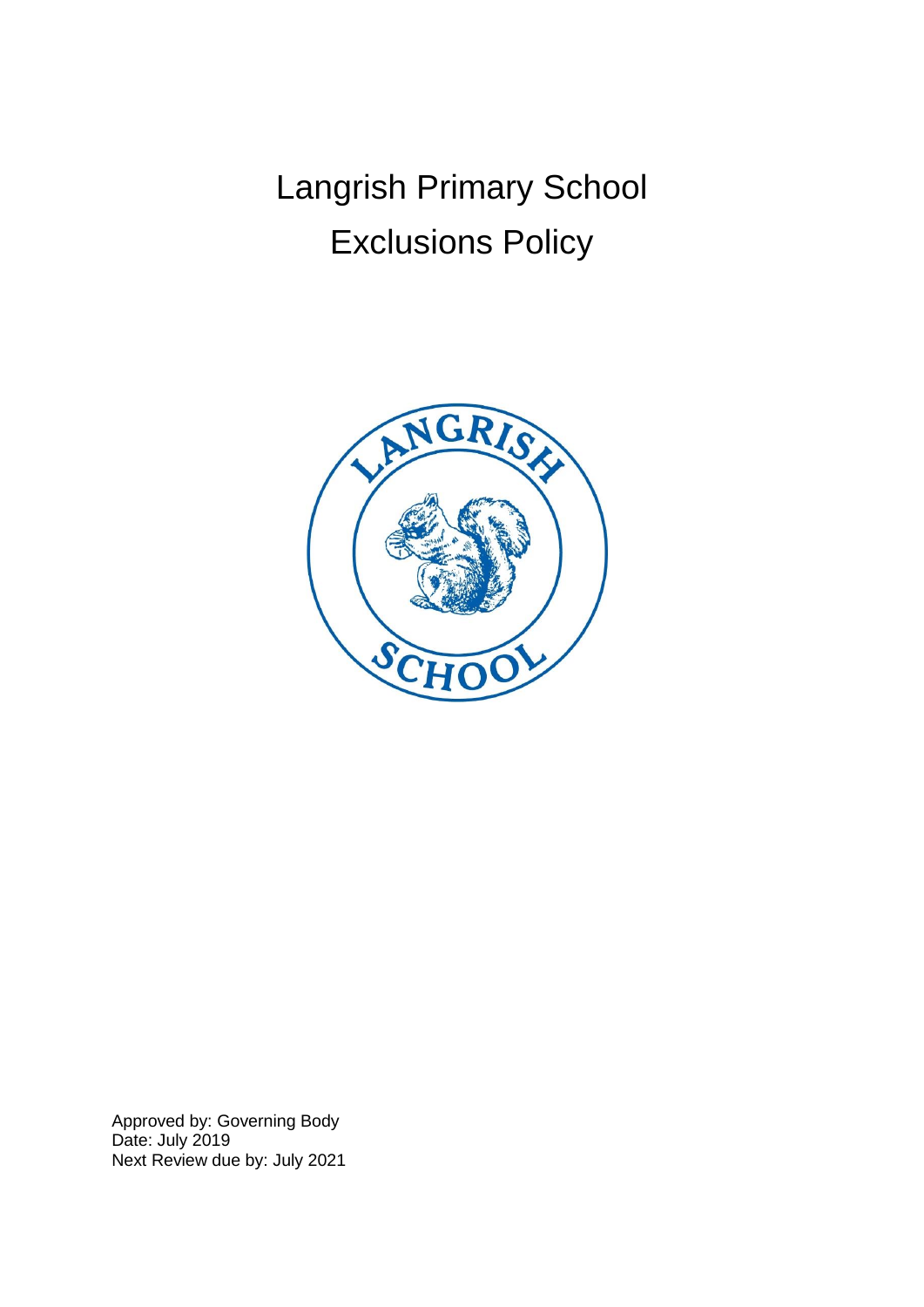# Contents:

- 1. Aims
- 2. Legislation and statutory guidance
- 3. The decision to exclude
- 4. Definition
- 5. Roles and responsibilities
- 6. Considering the reinstatement of a pupil
- 7. An independent review
- 8. School registers
- 9. Returning from a fixed term exclusion
- 10. Monitoring arrangements
- 11. Links with other polices

## **1. Aims**

Our school aims to ensure that:

- The exclusions process is applied fairly and consistently
- The exclusions process is understood by governors, staff, parents and pupils
- Pupils in school are safe and happy
- Pupils do not become NEET (not in education, employment or training)

## **2. Legislation**

This policy is based on statutory guidance from the Department of Education: Exclusion from maintained schools, academies and pupil referral units (PRUs) in England.

It is based on the following legislation, which outlines schools' powers to exclude pupils:

- Section 52 of the Education Act 2002, as amended by the Education Act 2011
- The School Discipline (Pupil Exclusions and Reviews) (England) Regulations 2012
- Sections 64-68 of the School Standards Framework Act 1998

In addition, the policy is based on:

- Part 7, chapter 2 of the Education and Inspections Act 2006, which looks at parental responsibility for excluded pupils
- Section 579 of the Education Act 1996, which defines 'school day'
- The Education (Provision of Full-Time Education for Excluded Pupils) (England) Regulations 2007, as amended by (The Education (Provision of Full-Time Education for Excluded Pupils) (England) (Amendment) Regulations 2014

# **3. The Decision to Exclude**

Only the headteacher, or acting headteacher, can exclude a pupil from school. A permanent exclusion will be taken as a last resort.

Our school is aware that off-rolling is unlawful. Ofsted defines off-rolling as:

'…the practice of removing a pupil from the school roll without a formal, permanent exclusion or by encouraging a parent to remove their child from the school roll, when the removal is primarily in the interests of the school rather than in the best interests of the pupil.'

We are committed to following all statutory exclusions procedures to ensure that every child receives an education in a safe and caring environment. A decision to exclude a pupil will be taken only:

- In response to serious or persistent breaches of the school's behaviour policy, and
- If allowing the pupil to remain in school would seriously harm the education or welfare of others

Before deciding whether to exclude a pupil, either permanently or for a fixed period, the headteacher will: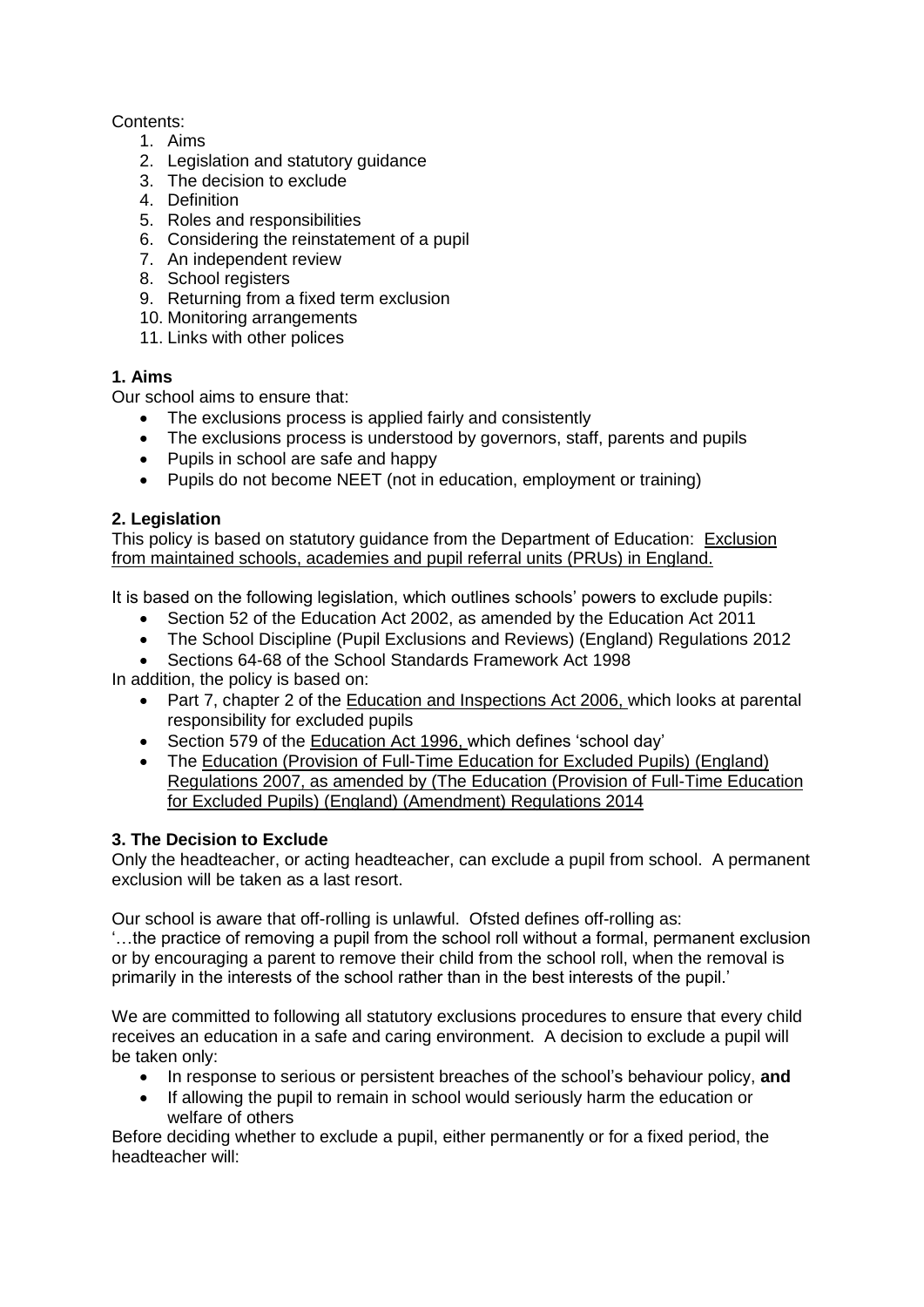- Consider all the relevant facts and evidence, including whether the incident(s) leading to the exclusion were provoked
- Allow the pupil to give their version of events
- Consider if the pupil has special educational needs (SEN)

## **4. Definition**

For the purposes of exclusions, school day is defined as any day on which there is a school session. Therefore, INSET or staff training days do not count as a school day.

## **5. Roles and responsibilities**

### **5.1 The headteacher**

### **Informing parents**

The headteacher will immediately provide the following information, in writing, to the parents of an excluded pupil:

- The reason(s) for the exclusion
- The length of a fixed-term exclusion or, for a permanent exclusion, the fact that it is permanent
- Information about parents' right to make representations about the exclusion to the governing body and how the pupil may be involved in this
- Where there is a legal requirement for the governing body to meet to consider the reinstatement of a pupil, and that parents have a right to attend a meeting, be represented at a meeting (at their own expense) and to bring a friend

The headteacher will also notify parents by the end of the afternoon session on the day their child is excluded that for the first 5 school days of an exclusion, or until the start date of any alternative provision where this is earlier, parents are legally required to ensure that their child is not present in a public place during the school hours without good reason. Parents may be given a fixed penalty notice or prosecuted if they fail to do this. If alternative provision is being arranged, the following information will be included when notifying parents of an exclusion:

- The start date for any provision of full-time education that has been arranged
- The start and finish times of any such provision, including the times for morning and afternoon sessions, where relevant
- The address at which the provision will take place
- Any information required by the pupil to identify the person they should report to on the first day

Where this information on alternative provision is not reasonably ascertainable by the end of the afternoon session, it may be provided in a subsequent notice, but it will be provided no later than 48 hours before the provision is due to start. The only exception to this is where alternative provision is to be provided before the sixth day of an exclusion, in which case the information can be provided with less than 48 hours' notice with parents' consent.

## **Informing the governing body and local authority**

The headteacher will immediately notify the governing body and the local authority (LA) of:

- A permanent exclusion, including when a fixed-period exclusion is made permanent
- Exclusions which would result in the pupil being excluded for more than 5 school days (or more than 10 lunchtimes) in a term
- Exclusions which would result in the pupil missing a public examination

For a permanent exclusion, if the pupil lives outside the LA in which the school is located, the headteacher will also immediately inform the pupil's 'home authority' of the exclusion and the reason(s) for it without delay.

For all other exclusions, the headteacher will notify the governing board and LA once a term.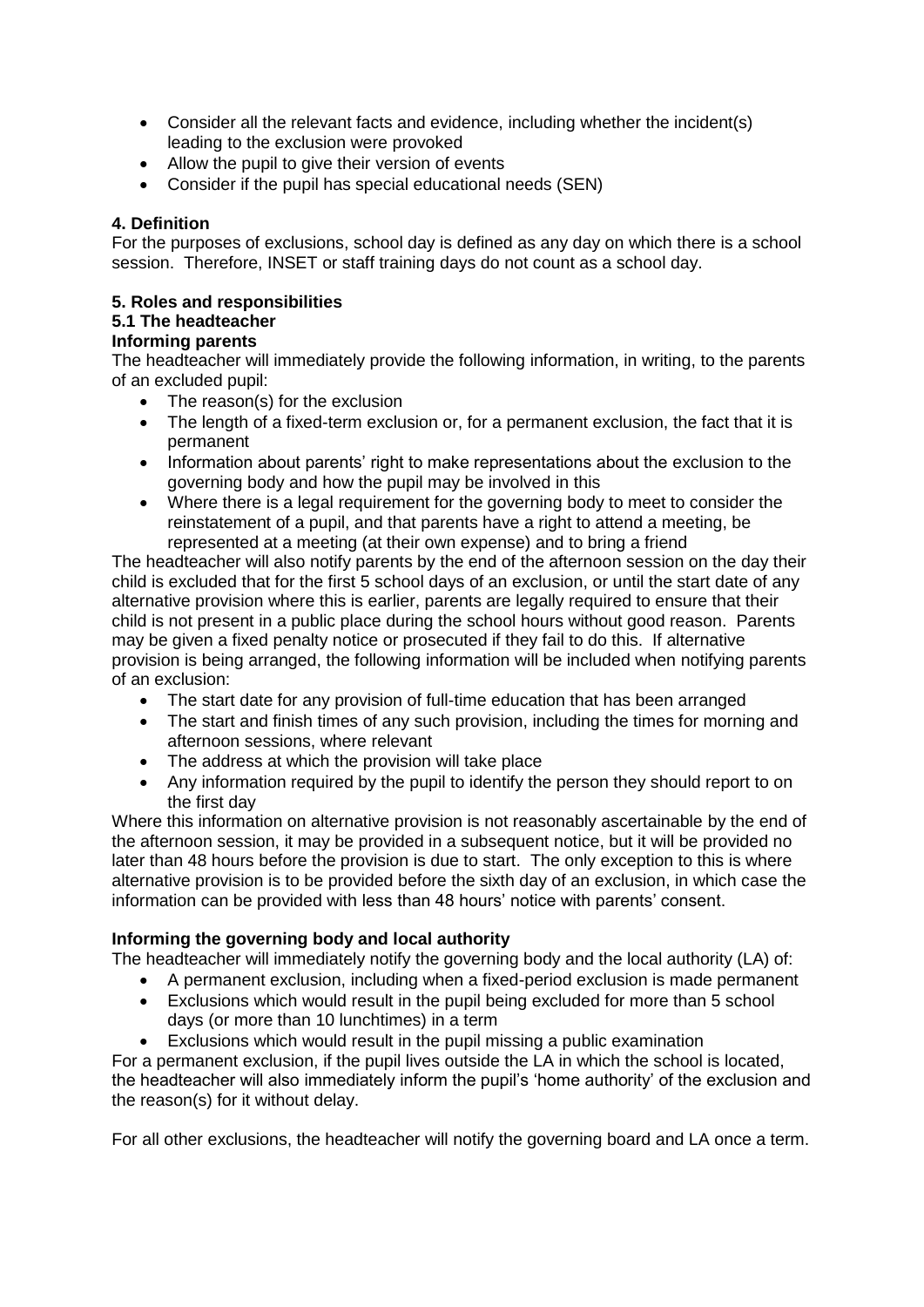### **5.2 The Governing Body**

The governing body has a duty to consider the reinstatement of an excluded pupil (see section 6).

#### **5.3 The LA**

For permanent exclusions, the LA is responsible for arranging suitable full-time education to begin no later than the sixth day of the exclusion.

#### **6. Considering the reinstatement of a pupil**

The governing body (or committee as needed) will consider the reinstatement of an excluded pupil within 15 school days of receiving the notice of exclusion if:

- The exclusion is permanent
- It is a fixed-term exclusion which would bring the pupil's total number of school days of exclusion to more than 15 in a term
- It would result in the pupil missing a public examination

If requested to do so by parents, the governing board (or committee as needed) will consider the reinstatement of an excluded pupil within 50 school days of receiving notice of the exclusion if the pupil would be excluded from school for more than 5 school days, but less than 15, in a single term.

Where an exclusion would result in a pupil missing a public examination, the governing board (or committee as needed) will consider the reinstatement of the pupil before the date of the examination. If this is not practicable, the governing body (or committee as needed) will consider the exclusion and decide whether or not to reinstate the pupil.

The governing body (or committee as needed) can either:

- Decline to reinstate the pupil, or
- Direct the reinstatement of the pupil immediately, or on a particular date

In reaching a decision, the governing body (or committee as needed) will consider whether the exclusion was lawful, reasonable and procedurally fair and whether the headteacher followed their legal duties. They will decide whether or not a fact is true 'on the balance or probabilities', which differs from the criminal standard of 'beyond reasonable doubt', as well as any evidence that was presented in relation to the decision to exclude.

Minutes will be taken of the meeting, and a record of evidence considered kept. The outcome will also be recorded on the pupil's educational record.

The governing body (or committee as needed) will notify, in writing, the headteacher, parents and LA of its decision, along with reasons for its decision, without delay.

Where an exclusion if permanent, the governing body's (or committee as needed) decision will also include the following:

- The fact that it is permanent
- Notice of parents' right to ask for the decision to be reviewed by an independent review panel, and:
	- $\circ$  The date by which an application for an independent review must be made
	- o The name and address to whom an application for a review should be submitted
	- o That any application should set out the grounds on which it is being made and that, where appropriate, reference to how the pupil's SEN are considered to be relevant to the exclusion
	- $\circ$  That, regardless of whether the excluded pupil has recognised SEN, parents have a right to require the LA to appoint an SEN expert to attend the review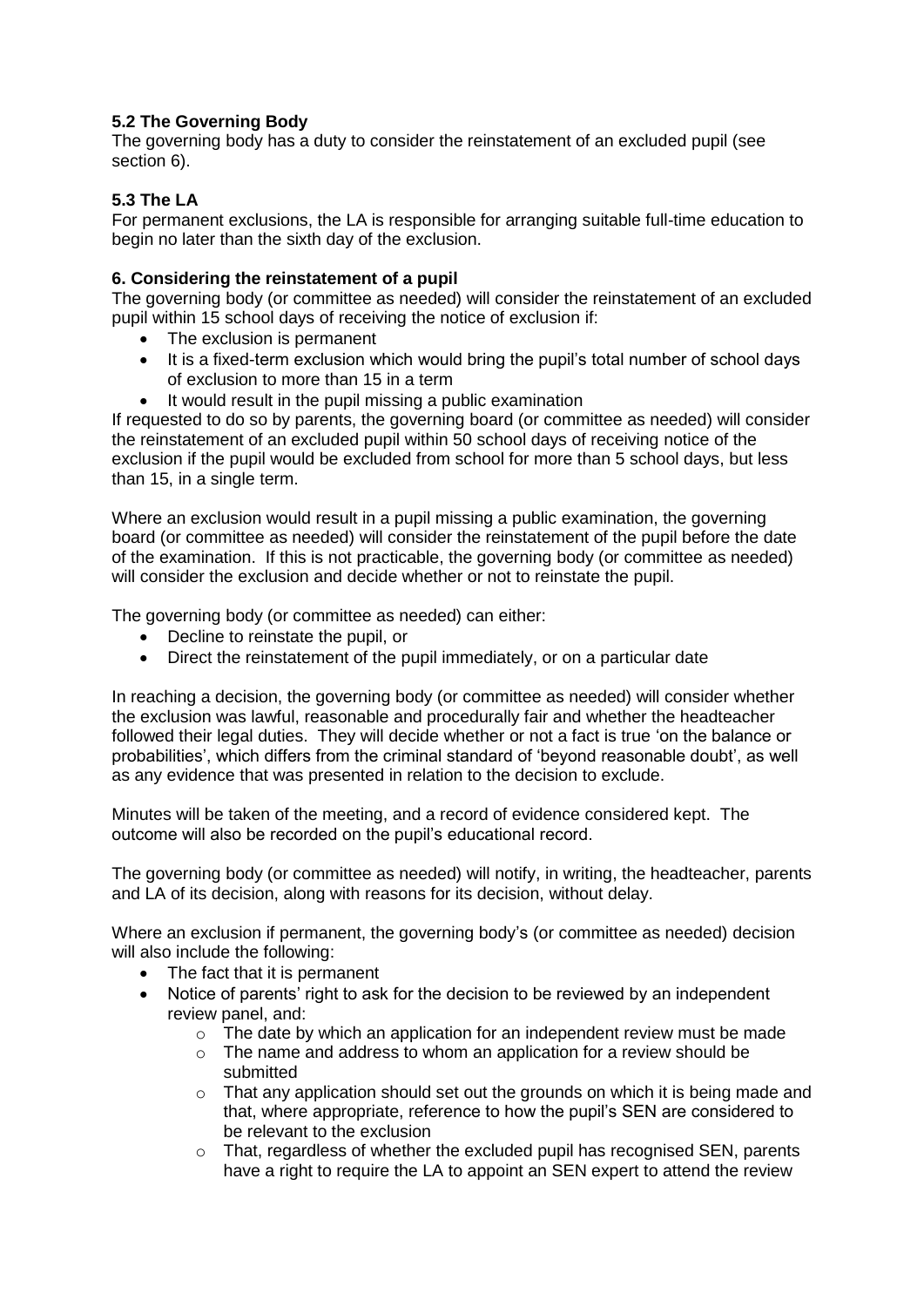- $\circ$  Details of the role of the SEN expert and that there would be no cost to parents for this appointment
- $\circ$  That parents must make clear if they wish for an SEN expert to be appointed in any application for a review
- o That parents may, at their own expense, appoint someone to make written and/or oral representations to the panel, and parents may also bring a friend to the review
- That if parents believe that the exclusion has occurred as a result of discrimination, they may make a claim under the Equality Act 2010 to the first-tier tribunal (special educational needs and disability), in the case of disability made under these routes should be lodged within 6 months of the date on which the discrimination is alleged to have taken place.

### **7. An independent review**

If parents apply for an independent review, the LA will arrange for an independent panel to review the decision of the governing body not to reinstate a permanently excluded pupil.

Applications for an independent review must be made within 15 school days of notice being given to the parents by the governing body (or committee as needed) of its decision to not reinstate a pupil.

A panel of 3 members will be constituted with representatives from each of the categories below.

- A lay member to chair the panel who has not worked in any school in a paid capacity, disregarding any experience as a school governor or volunteer
- School governors who have served as a governor for at least 12 consecutive months in the last 5 years, provided they have not been teachers or headteachers during this time

 Headteachers or individuals who have been a headteacher within the last 5 years A person may not serve as a member of a review panel if they:

- Are a member of the LA, or governing body, of the excluding school
- Are the headteacher of the excluding school, or have held this position in the last 5 years
- Are an employee of the LA, or the governing body, of the excluding school (unless they are employed as a headteacher at another school)
- Have, or at any time have had, any connection with the LA, school, governing body, parents or pupil, or the incident leading to the exclusion, which might reasonably be taken to raise doubts about their impartiality
- Have not had the required training within the last 2 years

A clerk will be appointed to the panel.

The independent panel will decide one of the following:

- Uphold the governing body's decision
- Recommend that the governing body reconsiders reinstatement
- Quash the governing body's decision and direct that they reconsider reinstatement (only when the decision is judged to be flawed)

The panel's decision can be decided by a majority vote. In the case of a tied decision, the chair has the casting vote.

#### **8. School Registers**

A pupil's name will be removed from the school admissions register if: